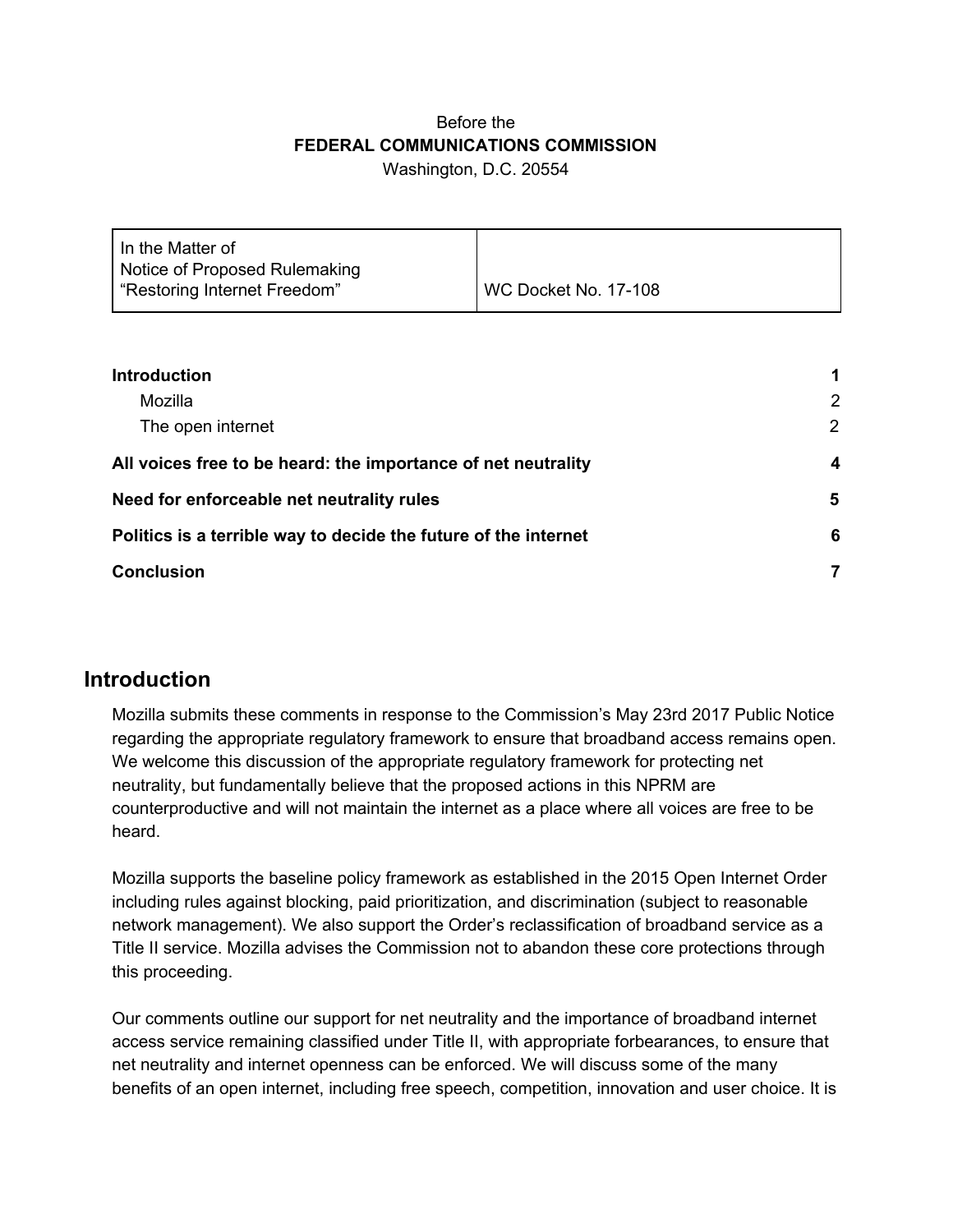striking to compare the plan in this NPRM with some of the positive developments globally, including in India, Europe, and Latin America. The internet is global, and we need it to be protected everywhere to realize its full economic potential; failing to protect it in the United States would be harmful everywhere, but especially for American internet users and businesses. In order to protect the open internet here in the U.S., we need more than hollow promises and wishful thinking - we must have enforceable rules. And net neutrality enforcement under non-Title II theories has been roundly rejected by the courts.

We are also concerned that the NPRM does not demonstrate a need for this rulemaking, raising the likelihood that any policy changes stemming from it are "arbitrary and capricious." It seems that this is a politically loaded decision made about rules that have not been tested, either in the courts or in the field. User rights, the American economy, and free speech should not be used as political footballs.

#### <span id="page-1-1"></span>Mozilla

Mozilla is deeply invested in creating a trusted online ecosystem both as a browser maker and also as a stakeholder in the broader online ecosystem.

Mozilla develops and distributes the Firefox web browser, adopted by hundreds of millions of individual Internet users around the world. Mozilla is also a foundation working to educate and empower Internet users to be the Web's makers, not just its consumers. Mozilla is growing, and owns Pocket, a tool that allows users everywhere to access and save the content they want providing people everywhere tools to find and use quality content on their own terms. Finally, Mozilla is a global community of technologists, thinkers, and builders who work together to promote openness, innovation and opportunity on the Web.

Through our policy and advocacy work, as a corporation, a foundation, and a global community, we focus on advancing key characteristics of the open internet. The success of the internet is owed, in no small part, to the open, shared structure it has been built on. That makes it easy for to create and build new businesses, new content, and new platforms.

The strength of the internet and its economy rests on a number of core building blocks that make up its foundational DNA. When these building blocks are threatened, the overall health and well-being of the Web are put at risk. Openness and neutrality are some of these building blocks, and Mozilla is dedicated to protecting the open and neutral internet.

#### <span id="page-1-0"></span>The open internet

The internet is a powerful tool for the economy and creators. No one owns the internet – we can all create, shape, and benefit from it. And for the future of our society and our economy, we need to keep it that way – open and distributed. This has created an incredible tool and platform that makes all voices free to be heard.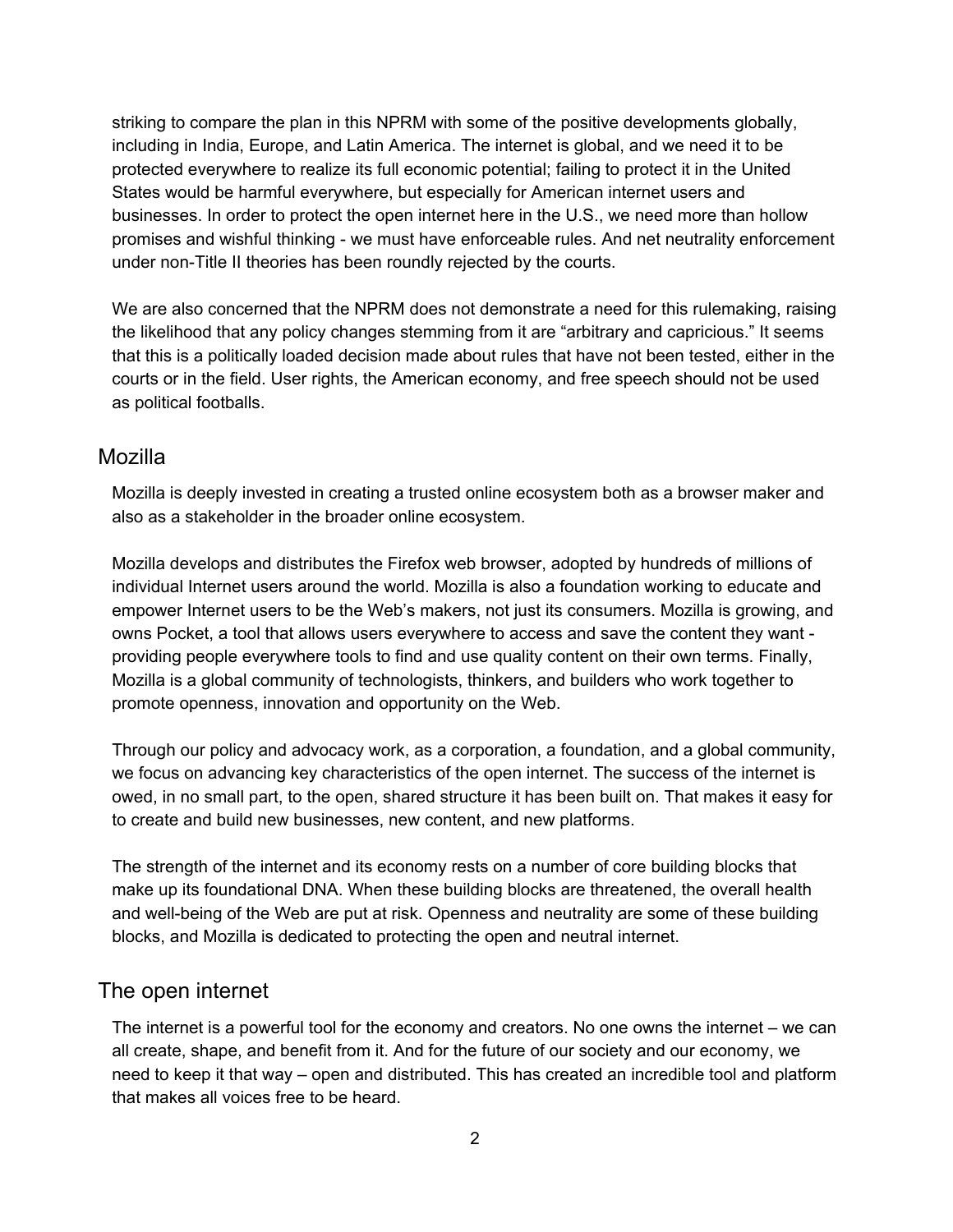Internet users rely on network providers – telcos and cable companies – for access to the internet. Those providers are in a position to restrict that access for their own business objectives: favoring their own products, blocking sites or brands, or charging different prices (either to users or to content providers) and offering different speeds depending on content type. Net neutrality prohibits network providers from discriminating based on content, so everyone has equal access - whether you are a powerful incumbent or an up and coming disruptive service.

The open and neutral internet relies both on core technological and legal assumptions around how the internet works. Net neutrality is grounded in three technical principles:

- The best efforts principle: Broadband providers should deliver all internet traffic from point to point as efficiently and quickly as possible, regardless of what that traffic is or where it's coming from.
- The end-to-end principle: All points in the network should be able to connect to all other points in the network.
- Permissionless innovation principle: Everyone and anyone should be able to innovate on the internet without seeking permission from anyone, any entity, or other gatekeeper including broadband providers.

Building on these are three non-technical principles that ensure all voices are free to be heard:

- Content-agnostic, allowing all voices without discrimination based on content, whether MSNBC, Breitbart, or a Facebook Live stream.
- No pay for play, keeping free access to the entire internet and preventing ISPs from creating curated walled gardens. Internet users pay for internet access, and they should have access to the content that they want to see - rather than only the content that has also paid to get to them.
- Disallowing blocking and throttling ensures all voices can be heard. Now, and in the future, the Commission needs to be able to make sure voices can reach their endpoints.

In practice, net neutrality means that ISPs should treat all data on the internet equally, not discriminating or charging differentially by user, content, site, platform, application, type of attached equipment, or means of communication. We strongly believe that all ISPs should be bound to follow and uphold net neutrality.

Taken together, this definition and these principles are critical to ensuring the continued openness of the internet and ensuring the internet exists as a level playing field that enables and supports innovation, competition, and opportunity.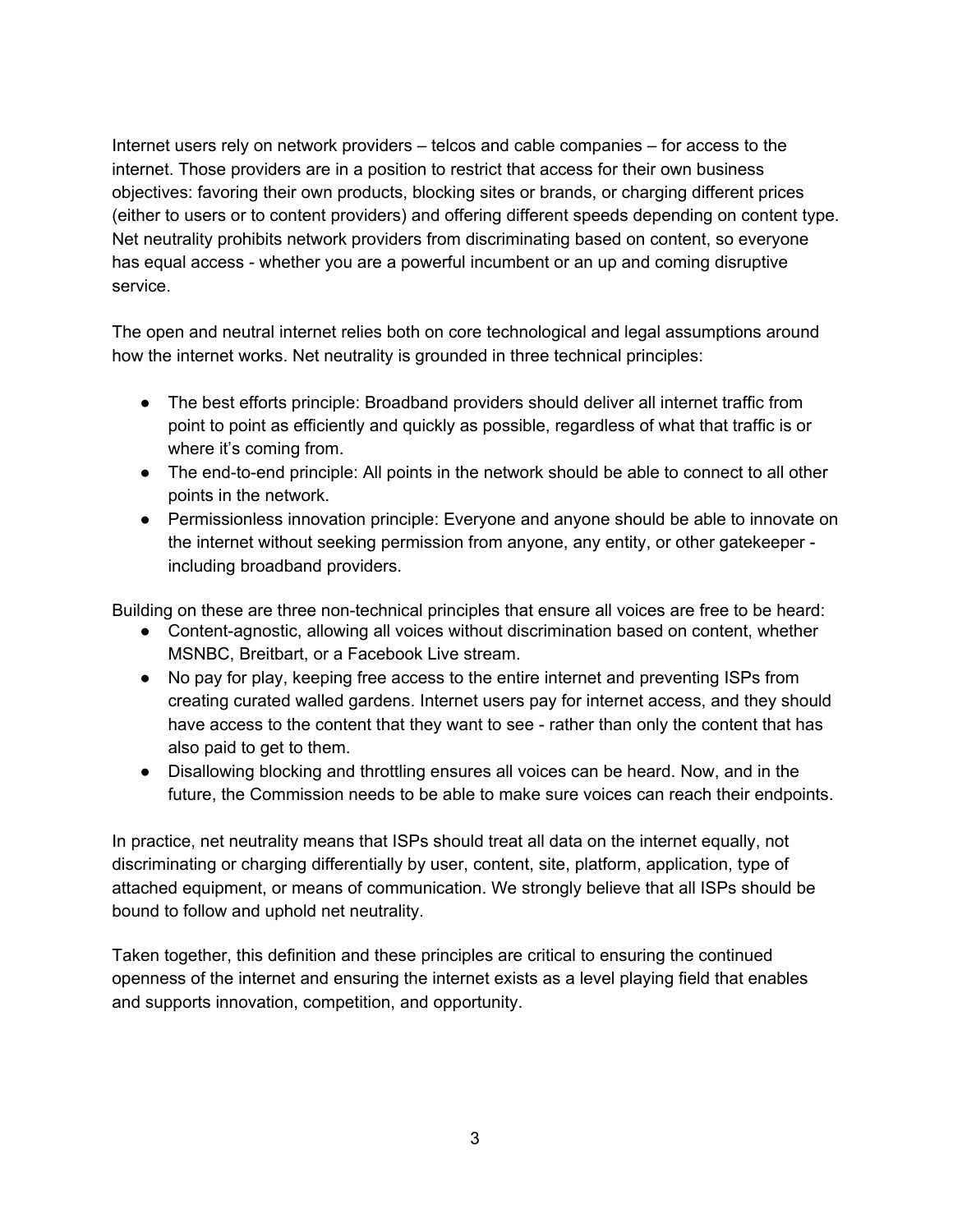# <span id="page-3-0"></span>All voices free to be heard: the importance of net neutrality

Net neutrality isn't an abstract issue - it has significant real-world effects. An absence of strong net neutrality protections has in the past resulted in limits on who can use [FaceTime](https://www.wired.com/2012/09/factime-fcc-flap/)<sup>1</sup> and [how](https://www.wired.com/2011/01/metropcs-net-neutrality/#seealso4caf81f8cdb49bca77d1d89d25ba3015) we [stream](https://www.wired.com/2011/01/metropcs-net-neutrality/#seealso4caf81f8cdb49bca77d1d89d25ba3015) videos,<sup>2</sup> and other questionable business practices by [telecommunication](https://www.cnet.com/news/telco-agrees-to-stop-blocking-voip-calls/) [companies](https://www.cnet.com/news/telco-agrees-to-stop-blocking-voip-calls/).<sup>3</sup> Returning to a world where ISPs can charge for access to a given site, or charge more for access to competitor's products, is simply bad policy - unless you're an ISP hoping to charge more money for the same services users currently purchase. Content-based or source-based interference has the potential to impact any number of people.

Net neutrality is fundamental to free speech. Without net neutrality, big companies could censor anyone's voice and make it harder to speak up online. Net neutrality has been called the "First Amendment of the internet" - and it is core to ensuring that all voices are free to be heard.

Net neutrality is fundamental to competition. Without net neutrality, big internet service providers can choose which services and content load quickly, and which move at a glacial pace. That means the incumbent companies can afford to buy their way in, while innovative new services are muscled out - or never get started at all.

Net neutrality is fundamental to innovation. Without net neutrality, creators and entrepreneurs could struggle to reach new users. Investment in new ideas could dry up, and the incredibly successful American innovation wave could slow.

Net neutrality is fundamental to user choice. Without net neutrality, ISPs could decide you've watched too many videos in one day, and throttle your Internet speeds. Or simply throttle the service you prefer, while allowing their competitor to reach you quickly. Very simply, some of the plans that have been floated by ISPs and others would limit user choices in a space where there's not a reason to.

All these are basic traits of the internet that have allowed it to become a critical piece of American lives. If we lose net neutrality and go back to an internet dominated by access providers that are walled gardens, we cannot imagine the impact for our society and our economy, nor how much the U.S. might fall behind the rest of the world. In the face of a global movement to secure net neutrality and innovation in technology, it would put American

<sup>1</sup> David Kravets, "Net Neutrality Groups Challenge AT&T FaceTime Blocking," *Wired* (Sep. 18, 2012), at <https://www.wired.com/2012/09/factime-fcc-flap/>.

<sup>2</sup> Ryan Singel, "MetroPCS 4G Data-Blocking Plans May Violate Net Neutrality," *Wired* (Jan. 7, 2011), at [https://www.wired.com/2011/01/metropcs-net-neutrality/.](https://www.wired.com/2011/01/metropcs-net-neutrality/)

<sup>3</sup> Declan McCullagh, "Telco agrees to stop blocking VoIP calls," *CNET* (Mar. 3, 2005), at [https://www.cnet.com/news/telco-agrees-to-stop-blocking-voip-calls/.](https://www.cnet.com/news/telco-agrees-to-stop-blocking-voip-calls/)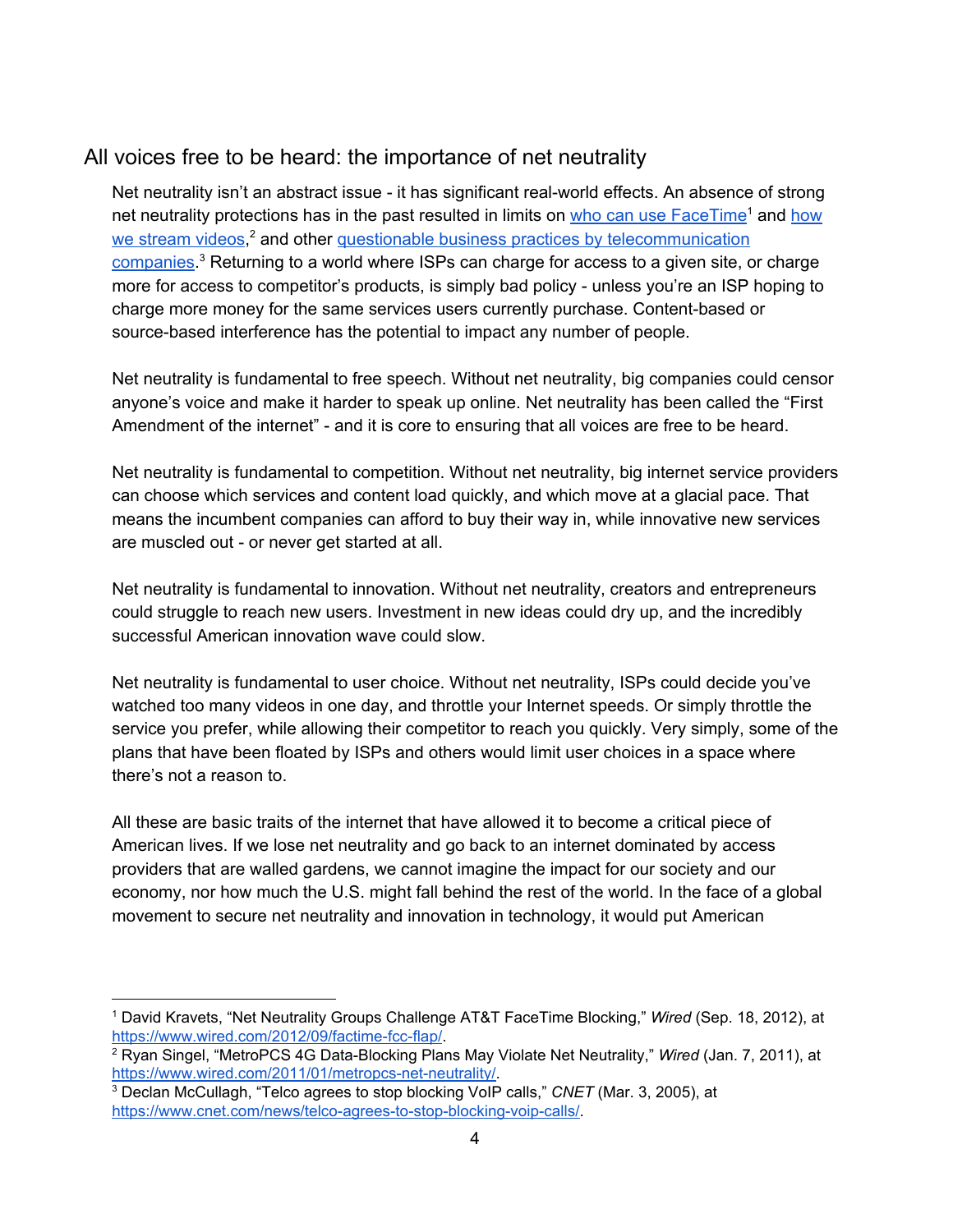innovators and internet users behind those in Europe, much of Latin America, and India. As of December 2016, 47 [countries](https://www.thisisnetneutrality.org/) currently have laws in place to protect Net Neutrality.<sup>4</sup>

Removing enforceable net neutrality rules is a bad idea - even more so when it is in essence "repeal without replace." Given broad agreement around the norms of net neutrality, there should be no burden placed on ISPs by staying neutral. Treating user rights as a political battle to be won or lost is a terrible idea, and will hurt American companies and internet users.

# <span id="page-4-0"></span>Need for enforceable net neutrality rules

To make net neutrality a lasting reality, it must be more than just accepted norms and principles. It must be protected with enforceable rules to balance out the last-mile gatekeeper power held today by network operators over both end users and edge providers. And getting enforceability right has proven difficult.

Over the past several years, the D.C. Circuit Court of Appeals has had three separate opportunities to evaluate the Commission's authority to adopt and enforce net neutrality rules. In the first case, the court found that using Title I and invoking other sections of the Communications Act via ancillary authority was insufficient to support sanctioning Comcast for blocking Bittorrent. Taking another stab at Title I by using sources of direct authority, the Commission's next action - a full Order adopting net neutrality rules in 2010 - was similarly struck down by the D.C. Circuit in 2014 on authority grounds. Finally, the Commission got it right by adopting the 2015 Order grounded in Title II authority. The same court that had twice struck down Title I actions in no uncertain terms supported the Title II-based action.

In our [2014](https://ecfsapi.fcc.gov/file/7521479935.pdf) initial comments, like now, we argued for the importance of enforceable net neutrality to protecting the internet.<sup>5</sup> In that filing, we also suggested that the Commission use clear authority under Title II of the Communications Act to adopt enforceable protections. As the D.C. Circuit has since held, Title II authority permits the Commission to protect an established policy baseline of standards widely accepted by industry and public interest alike.

Contrary to the rhetoric espoused by some, Title II authority was also designed to be flexible as new information services evolved or were created. The FCC has already committed not to use particular kinds of authority under Title II - like rate regulation and unbundling - for broadband services. To change that decision would require another NPRM and proceeding, one that no policymakers or advocates are calling for.

<sup>4</sup> *See* "Global Net Neutrality Coalition" at [https://www.thisisnetneutrality.org/.](https://www.thisisnetneutrality.org/)

<sup>5</sup> Comments of Mozilla, *Protecting and Promoting the Open Internet, Framework for Broadband Internet Service*, GN Docket Nos. 14-28, 10-127 (filed July 15, 2014).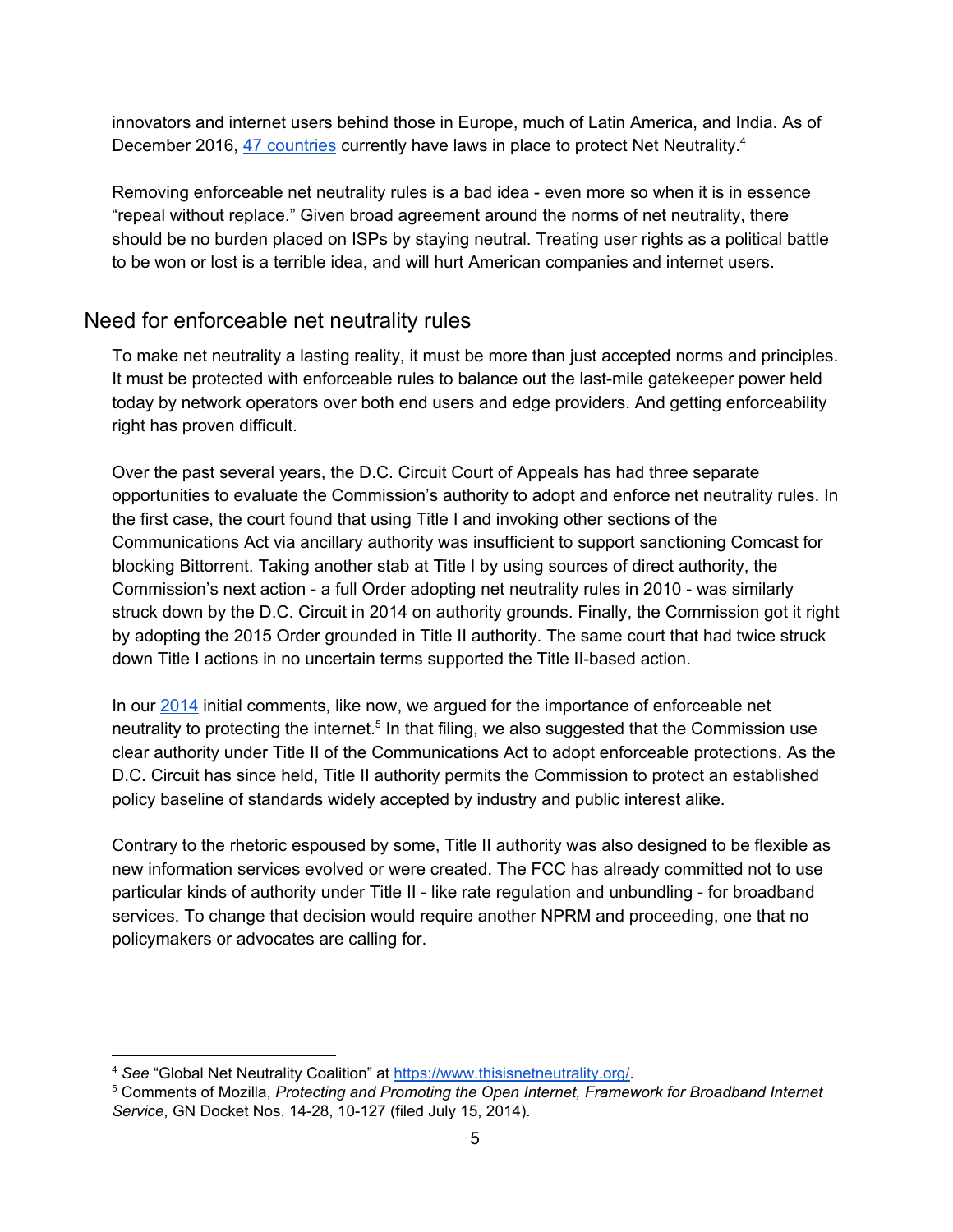# <span id="page-5-0"></span>Politics is a terrible way to decide the future of the internet

Protecting the internet should not be a political, or partisan, issue. The internet has long served as a forum where all voices are free to be heard - which is critical to any number of things, including democratic process. But that suffers when the internet itself is used in partisan politics. It also damages the Commission's strong process as an independent agency, typically outside the realm of politics. We don't believe that net neutrality, internet access, or the open internet is - or ever should be - a partisan issue. It is a human issue.

The Commission's process is based on the Administrative Procedure Act (APA) which places basic requirements on how notice and comment rulemaking processes (of which the NPRM process is one) can issue legislative rules. That process that was used in the 2010 and 2015 orders. While this proceeding has any number of flaws, it is important to consider the bar for rulemaking action under the APA and court authority to overturn orders.

Rather than being well considered and based on evidence, this current proceeding appears to be based solely on political circumstance and a change in leadership. With the 2015 rules in place for only two years, there's no clear evidence of a negative impact on *anything*. Especially given that ISPs have argued, for years, that they are respecting net neutrality (often due to merger requirements placed on them under antitrust rules rather than net neutrality), it is hard to imagine that the 2015 order has impacted their business practices. [Verizon](https://www.washingtonpost.com/news/the-switch/wp/2014/12/10/verizon-actually-strong-net-neutrality-rules-wont-affect-our-network-investment/?utm_term=.335072baea28), [AT&T,](https://www.freepress.net/blog/2017/05/05/atts-ceo-admitted-net-neutrality-rules-havent-harmed-investment) and [Charter](http://www.reuters.com/article/us-charter-net-neutrality-idUSKBN0OL1UP20150605) have all said that the order does not impact their business activities and investments.<sup>6</sup> These and other ISPs have said said before the order that they weren't violating net neutrality principles, and presumably they are not now. Indeed, investment models in the 2015 order seem to be tracking actual investment. If there are differences in ISP behavior based on the 2015 order, the FCC should specify them; otherwise, there is no basis for the belief that circumstances have changed, let alone that they have changed enough to merit a new rulemaking process.

The baseline requirements for a rule change require that they be supported by evidence. Under the APA, a standard around "arbitrary or capricious" agency actions or conclusions, or those that lack "substantial evidence," may be overturned by the courts. When a rule does not "articulate a rational connection between the facts found and the [conclusions](http://cdn.ca9.uscourts.gov/datastore/uploads/guides/stand_of_review/IV_Review_AD.html) made" the court

[https://www.washingtonpost.com/news/the-switch/wp/2014/12/10/verizon-actually-strong-net-neutrality-rul](https://www.washingtonpost.com/news/the-switch/wp/2014/12/10/verizon-actually-strong-net-neutrality-rules-wont-affect-our-network-investment/) [es-wont-affect-our-network-investment/;](https://www.washingtonpost.com/news/the-switch/wp/2014/12/10/verizon-actually-strong-net-neutrality-rules-wont-affect-our-network-investment/) Dana Floberg, "AT&T's CEO Admitted That the Net Neutrality Rules Haven't Harmed Investment," Free Press (May 5, 2017), at

<sup>&</sup>lt;sup>6</sup> Brian Fung, "Verizon: Actually, strong net neutrality rules won't affect our network investment," *Washington Post* (Dec. 10, 2014), at

[https://freepress.net/blog/2017/05/05/atts-ceo-admitted-net-neutrality-rules-havent-harmed-investment;](https://www.freepress.net/blog/2017/05/05/atts-ceo-admitted-net-neutrality-rules-havent-harmed-investment) Alina Selyukh, "Charter tells FCC net neutrality has not affected its investments," *Reuters* (June 5, 2015), at <http://www.reuters.com/article/us-charter-net-neutrality-idUSKBN0OL1UP20150605>.